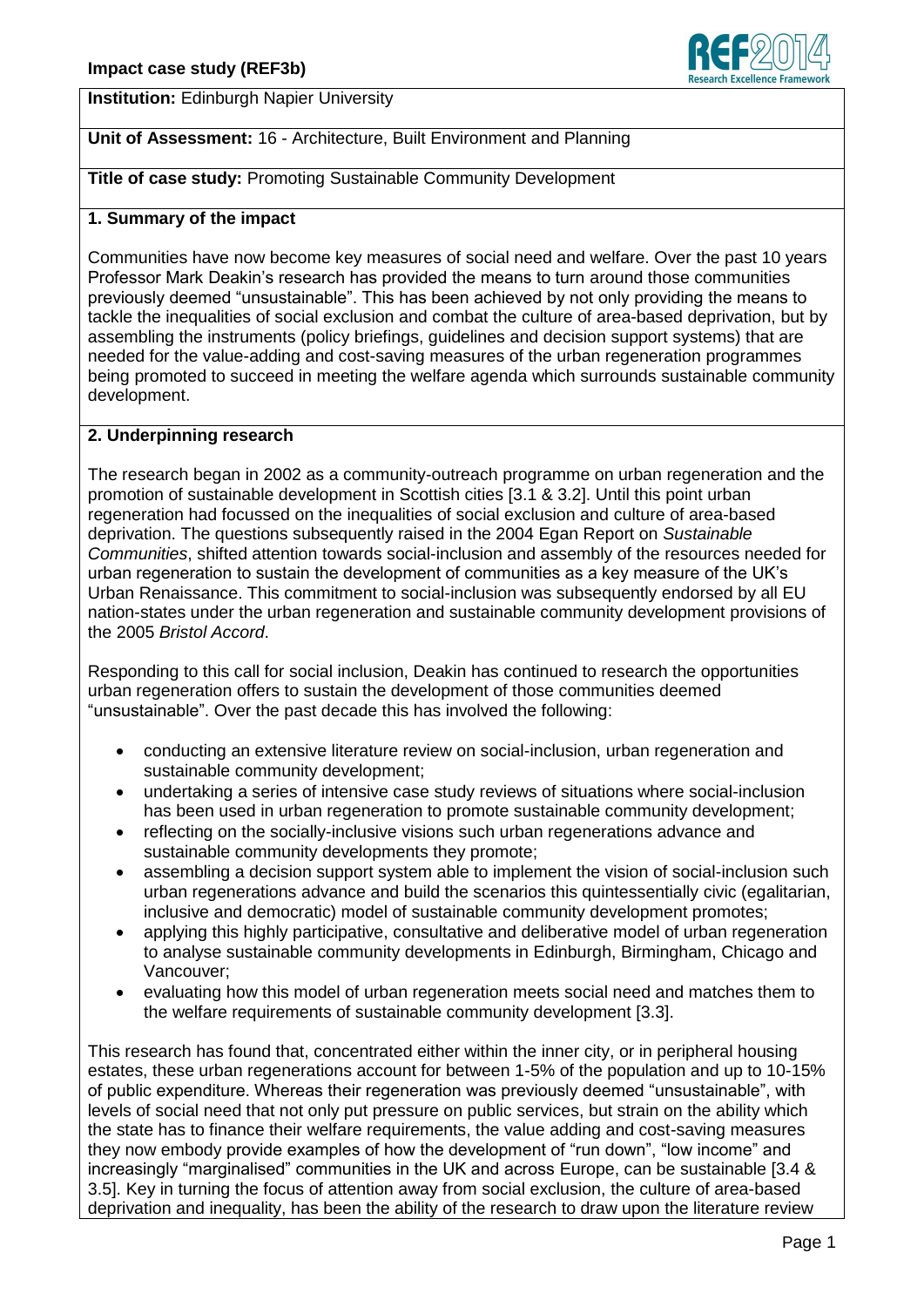

and critical insights the intensive case studies offer [3.6, 3.7 & 3.8]. For what these reviews and critical insights offer is the opportunity to not only reflect on what socially-inclusive visioning means, but make the case for urban regeneration to assemble the instruments (policy briefings, guidelines and decision-support system) also needed for their value-adding and cost-saving scenarios to meet the public participation, consultation and deliberation requirements of the welfare agenda surrounding sustainable community development.

## **3. References to the research**

- 3.1 Deakin, M. (2003) Developing sustainable communities in Edinburgh's South East Wedge: the settlement model and design solution, *Journal of Urban Design*, Vol. 9, No. 2, 137-148. DOI: 10.1080/1357480032000108134
- 3.2 Deakin*,* M. and Allwinkle, S. (2007) Urban regeneration and sustainable communities: the role of networks, innovation and creativity in building successful partnerships, *Journal of Urban Technology*, Vol. 14, No. 1: 77-91. DOI:10.1080/10630730701260118
- 3.3 Deakin, M. (2009) A community-based approach to sustainable urban regeneration, Journal of Urban Technology, Vol. 16, No. 1: 91-112. DOI:10.1080/10630730903090354
- 3.4 Deakin, M. (2011) Learning from what works in sustainable community development, *Sustainable Cities and Society*, Vol. 1, No. 4: 195-201. DOI**:** 10.1016/j.scs.2011.07.006
- 3.5 Deakin, M. (2011) Intelligent cities as smart providers: CoPs as organizations for developing integrated models of eGovernment services, *The European Journal of Social Science Research*, Vol. 25, No. 2: 115-135. DOI:10.1080/13511610.2012.660324

Professor Deakin acted as lead researcher for 3.6 and the principal investigator for 3.7 and 3.8.

- 3.6 LUDA (Large Urban Distressed Areas) funded under Framework 5 of the EC's Environment and Climate Programme (200,000Euro) 2003-2006.
- 3.7 LfWWs (Learning From What Works in Sustainable Community Development). Funded by the ESRC & ASC (Association for Sustainable Communities) Sustainable Communities Programme (£98,000) 2007-2008.
- 3.8 SURegen (Sustainable Urban Regeneration) Funded under Phase 2 of the EPSRC Sustainable Urban Environment Programme (£290,000) 2007-2012.

The research has also allowed Professor Deakin to be appointed as a Member of the Evaluation Panel for the UK's ESRC Programme on Sustainable Community Planning (2006) and to influence the formation of the EPSRC's Sustainable Urban Environment (SUE) 1 and 2 Programmes (2006- 2010). Professor Deakin also sat on the Advisory Committee for the National Demonstration Project for Community Land Trust Development, funded by the Esmee Fairbairn Society (2006- 2008).

# **4. Details of the impact**

Policy briefings held between 2008-11 with the Scottish and UK Government and leading charities, such as the Esmée Fairbairn Foundation and Association for Sustainable Communities, have allowed Professor Deakin to produce a set of *Guidelines for Socially-inclusive Visioning in the Community-based Approach to Sustainable Urban Regeneration*. The *Planning Journal's* (30/09/2009) review of these guidelines highlighted the need for stakeholders involved in urban regeneration to:

*"…upgrade their skills and engage with communities in a vision that is less utopian and is grounded in their social and material needs [something] which requires a new mindset, involves planners getting off the treadmill of bureaucracy and putting themselves closer to the communities they are seeking to promote."* [5.1]

These guidelines underpin the urban regeneration strategies and support the sustainable community development initiatives both Scotland and the UK have adopted to alleviate poverty,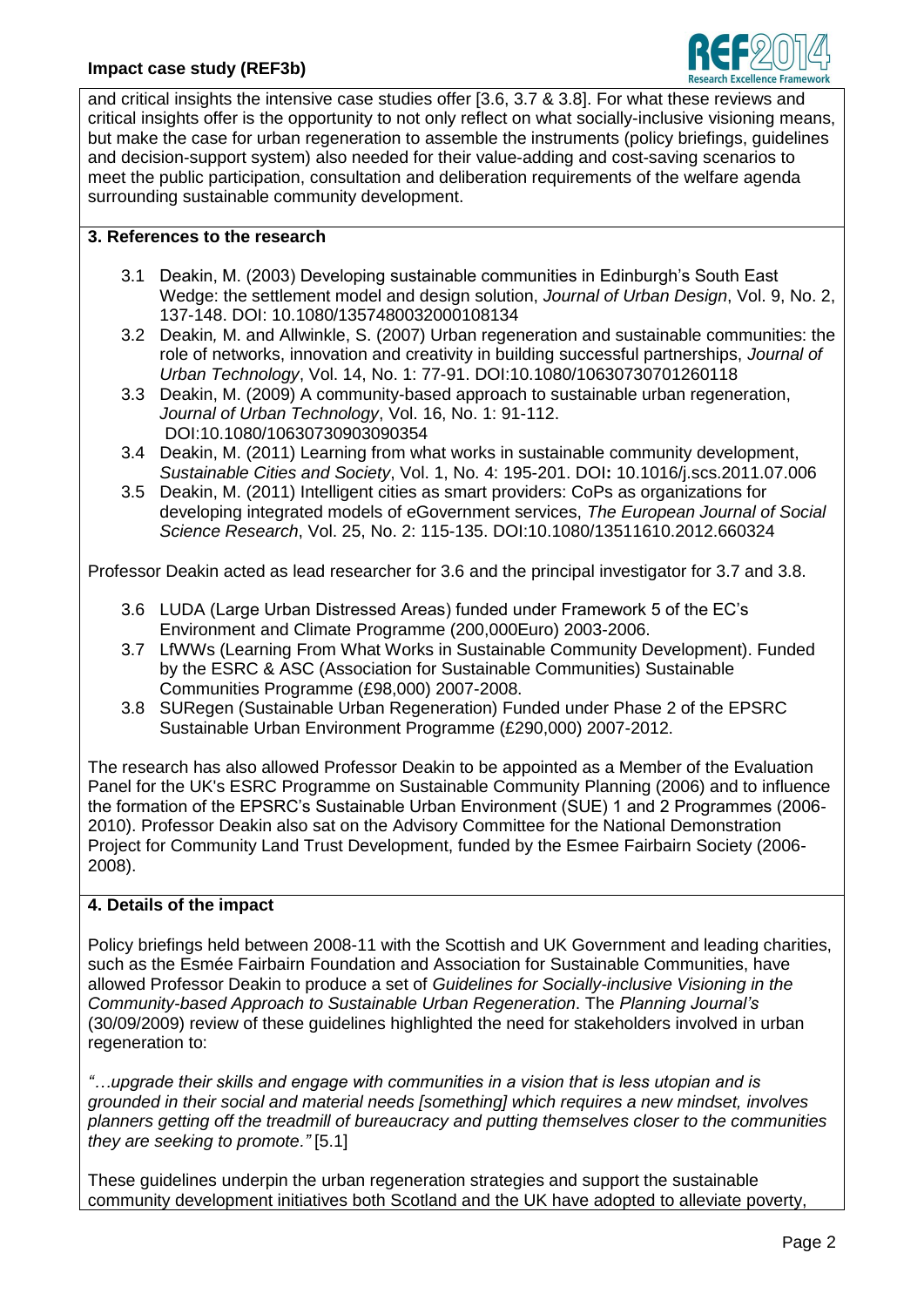## **Impact case study (REF3b)**



enhance welfare and bring about improvements in education and wealth [5.2]. The decisionsupport system assembled to underpin these urban regeneration strategies and support their sustainable community development initiatives, provides the *"material"* needed and *"new mind set"* required for planners to get *"closer to the communities they are seeking to promote".* It achieves this by providing both the learning material needed and knowledge management system required for the public to join Community Councils and Neighbourhood Management Boards as members of Urban Regeneration Partnerships [5.3, 5.4 & 5.5].

In Craigmillar, Edinburgh and Attwood Green, Birmingham, the Urban Regeneration Partnerships learn about social needs and gain knowledge of the respective communities' welfare requirements by way of public consultations and through deliberations. These public consultations and deliberations provide Community Councils and Neighbourhood Management Boards with the civic decision-making powers, budgets, resources, skills and competencies needed to meet the value adding and cost saving requirements of public service improvement programmes. This has been achieved by way of Community Policing Strategies, through Work Programmes and the construction of Home Zones. These Home Zones provide for the construction of over 2,000 affordable homes (of mixed income and tenure), with supporting schools, learning centres and health facilities.

Official government statistics (Scottish Index of Multiple Deprivation: 2004, 2006, 2009 and 2012: [http://www.scotland.gov.uk/Topics/Statistics/SIMD\)](http://www.scotland.gov.uk/Topics/Statistics/SIMD), show that the impact of these interventions on the social need and welfare requirements of Craigmillar is marked. In 2004, 60% of Craigmillar's data-zones ranked within the 15% most deprived in Scotland; whereas by 2012 this had fallen to 38%. Relative improvements are also evident in the domains of income and employment, where 85% of the data-zones in 2012 now show improvement in the income domain and 62% in the employment domain. There has been a further 11% decrease in the number of people claiming health-related benefits between 2009 and 2012 and in terms of educational attainment; there has been a 60% increase in performance scores at SQA Level 4 between 2009 and 2012. The rate of pupil absences is also down by 9% on 2009 figures. Crime is also down, with 28% fewer crimes per 10,000 in 2012 compared with 2009. This means that in 2012 over 60% of the official data sets used to calculate the impact which poverty alleviation strategies and welfare-related initiatives have in Scotland now indicate Craigmillar *shows a marked improvement*.

Deakin reported on the success of this urban regeneration to the Scottish Government in May 2011 as part of their ongoing review of the Sustainable Community Initiative and ADI's (Architecture and Design Scotland's) monitoring of the Sustainable Development Strategy. This evaluation provided evidence to support the claims that policy briefings, guidelines and decisionsupport systems do provide the instruments needed for the public to directly participate in urban regeneration, not only by way of consultations and deliberations, but through the civic decisionmaking powers, budgeting and allocation of resources which are also required for them to be competent in *promoting sustainable community development* [5.6].

The long-term (2008-13) effect of what EUROCities defines as: *"these high impact services*", have acted to augment these "grass roots" and "bottom-up" improvements in urban regeneration and for the Cities of Edinburgh, Amsterdam, Groningen, Kortrijk, Bremerhaven, Osterholt-Scharmbeck, Karlstad, Kristiansand and Norwich, to mainstream sustainable community developments across Europe [5.7 & 5.8]. The impacts associated with this rapid proto-typing of 24 public services (covering safety and security, employment, health, education, transport and mobility), have in turn generated the intelligence community organisations, charities and voluntary groups need to be smart in integrating the core value adding and cost-saving requirements of such a trans-national programme into the European Network of Living Lab's (ENoLL's) model of sustainable community development [5.9 & 5.10].

#### **5. Sources to corroborate the impact**

[5.1] The impact of the research undertaken as part of the LUDA and LfWWs projects [3.6 & 3.7] is reported on by: Kochan, B. (2009) Sustained Solutions: a major study into the skills sets needed